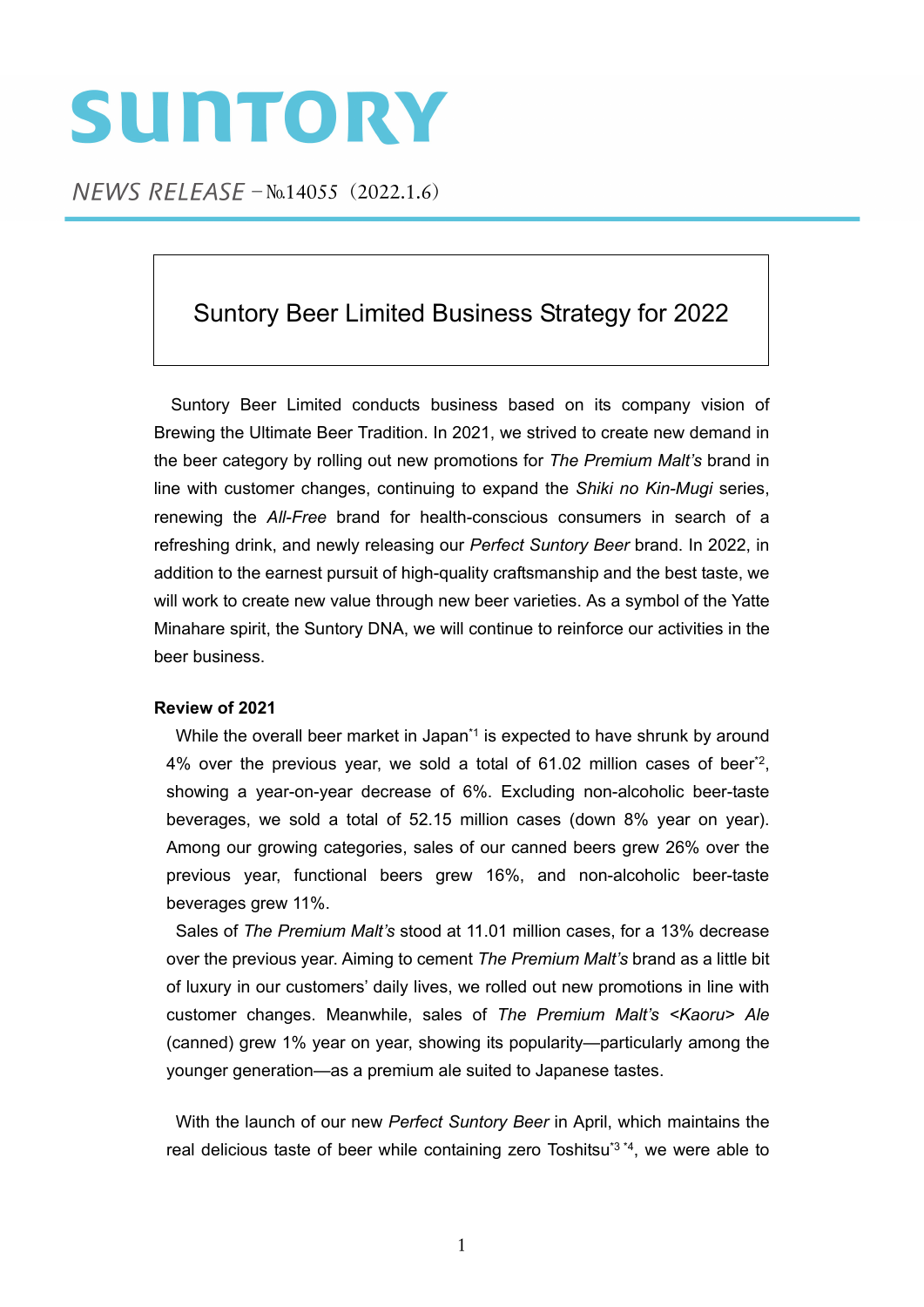attract new beer consumers and contribute to the revitalization of the beer market. In total, we sold 1.98 million cases.

In the *Kin-Mugi* brand, we sold a total of 34.78 million cases (down 8% year on year). In the same way as in 2020, in 2021 we offered our *Shiki no Kin-Mugi* series in three varieties: *Kin-Mugi*, *Kin-Mugi (Toshitsu\*3 75% reduced)* \*5, and *Kin-Mugi The Lager.* This reinforced our ability to propose products to enjoy with seasonal ingredients and dishes. With health consciousness on the rise, sales of *Kin-Mugi (Toshitsu\*3 75% reduced)\*5* grew 3% over the previous year, showing its popularity among customers seeking both delicious taste and health benefits.

Meanwhile, we sold 8.81 million cases of our *All-Free* brand, marking a year-on-year increase of 11%. Rising awareness of the importance of health led to strong sales of our *KARADA-WO-OMOU All-Free*, a product with function claims for visceral fat, which sold 3.40 million cases and showed a 35% increase over the previous year.

- \*1: Including non-alcoholic beer-taste beverages
- \*2: Converted to large bottles (1 case = 633 ml x 20 bottles)
- \*3: Carbohydrates without dietary fiber
- \*4: Based on the Food Labeling Standards, less than 0.5 g of sugar per 100 ml is considered zero Toshitsu.
- \*5: Compared to *Kin-Mugi*

#### **Strategy for 2022**

The overall beer market in Japan and the beer market excluding non-alcoholic beer-taste beverages are both expected to maintain its volume of the previous year.

We will work to create new drinking demand and revitalize the overall beer market by increasing the value of our key brands—*The Premium Malt's*, *Perfect Suntory Beer*, *Kin-Mugi* and *All-Free*—as well as by delivering new value. Further, in addition to efforts to enhance quality at the point of consumption, an area in which we have long sought improvements, we will engage in activities to support restaurants and bars, such as by offering new on-premise products, and seek to revitalize the on-premise market as a whole.

Our target for the year is a total of 63 million cases (up 3% year on year), and 54 million cases excluding non-alcoholic beer-taste beverages (up 4% year on year).

#### *The Premium Malt's* **brand**

We will aim to sell 12.42 million cases (up 13% year on year) of *The Premium Malt's* brand products. In line with changing customer awareness, we will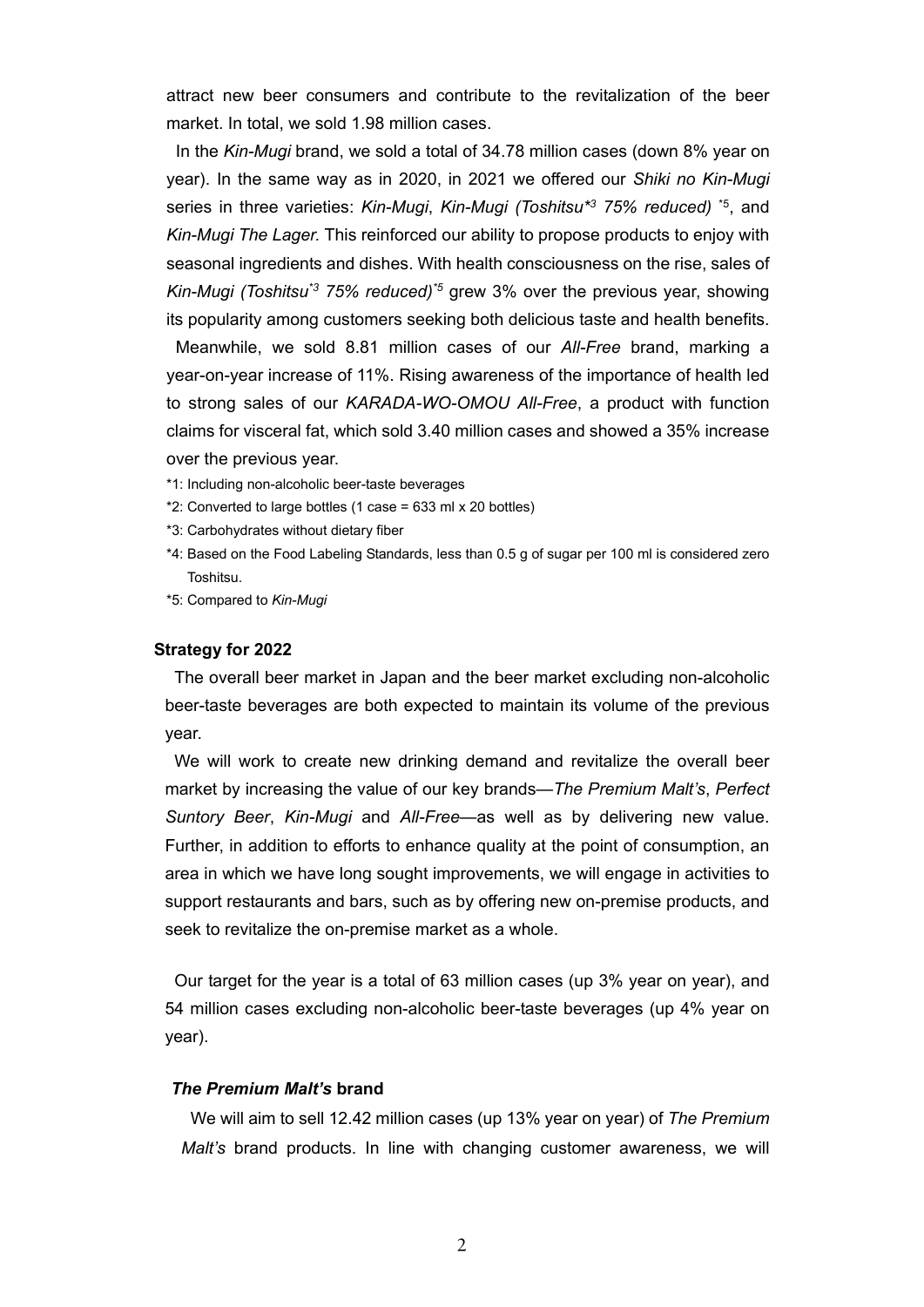engage in activities to promote the brand's value as a premium brand. Further, in addition to promoting *The Premium Malt's* value as the go-to premium beer brand, we will respond to the needs of the younger generation with *The Premium Malt's <Kaoru> Ale*. Moreover, with the new release of *The Premium Malt's MASTER'S DREAM <Unfiltered>* and the nationwide rollout of *The Premium Malt's MASTER'S DREAM 5L Barrel*, we will increase the value of the entire brand by positioning *The Premium Malt's MASTER'S DREAM* as the pinnacle of our product lineup.

New Launch of *The Premium Malt's MASTER'S DREAM <Unfiltered>* ([See News Release No.](https://www.suntory.co.jp/news/article/14056.html)  [14056\)](https://www.suntory.co.jp/news/article/14056.html)

Nationwide Rollout of *The Premium Malt's MASTER'S DREAM 5L Barrel* [\(See News Release](https://www.suntory.co.jp/news/article/14057.html)  [No. 14057](https://www.suntory.co.jp/news/article/14057.html))

#### *Perfect Suntory Beer*

To further improve the taste of our *Perfect Suntory Beer*, and to ensure our beer-drinking customers can enjoy it even more, we will renew the flavor and packaging of the product. While maintaining the framework of the highly acclaimed taste, we have added 1.3 times<sup>\*6</sup> the volume of the luxurious. rich Diamond Malt, and brought out its qualities to strengthen the rewarding, unique beer taste. We will aim for further growth through sales of 3 million cases.

Commencing Sales of the New *Perfect Suntory Beer* ([See News Release No. 14039](https://www.suntory.co.jp/news/article/14039.html)) \*6: Compared to previous products

#### *Kin-Mugi* **brand**

We will aim to sell 34.85 million cases (level year on year) of the *Kin-Mugi* brand. We have renewed the flavor and packaging of *Kin-Mugi*, and increased the umami flavor by including more malt than ever before\*7. We have also adopted a vertical logo, and by describing the carefully selected ingredients and manufacturing method on the packaging, we have expressed our careful, sincere approach to the product, making it an ideal accompaniment to time spent in the home. Through *Kin-Mugi (Toshitsu 75% reduced)*, which balances both delicious taste and health benefits, and *Kin-Mugi The Lager*, which boasts a satisfying, strong flavor that can be enjoyed even with filling meals, we will respond to our customers' needs and aim to create new types of beer that are most suited to drinking regularly at home.

New Launch of *Kin-Mugi* ([See News Release No. 14059\)](https://www.suntory.co.jp/news/article/14059.html)

\*7: Compared to previous Kin-Mugi